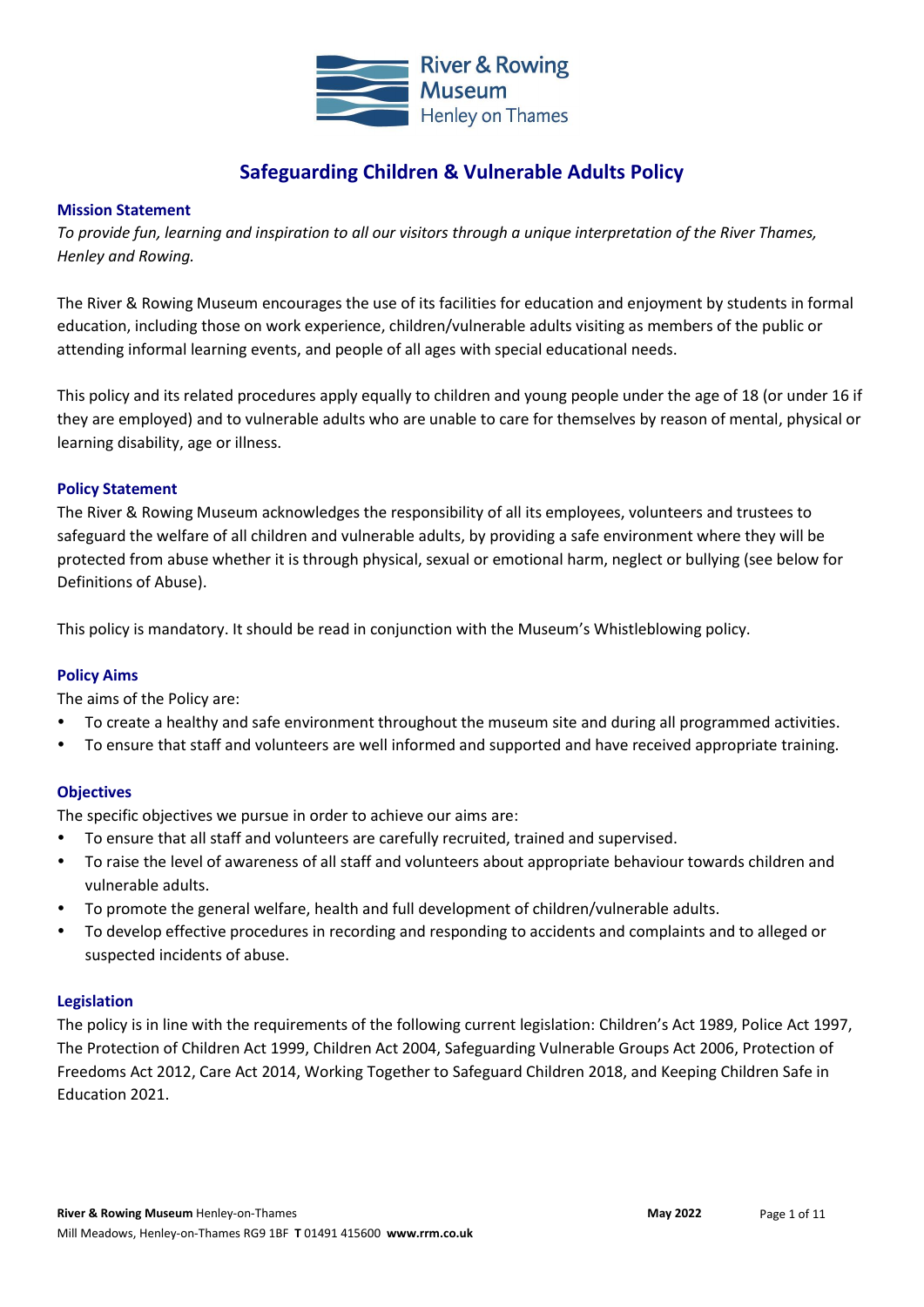## **Key Principles**

All children and vulnerable adults have a right to be protected from abuse regardless of their age, gender, disability, culture, language, racial origin, religious beliefs, or sexual orientation. Their welfare must always be the overriding consideration when dealing with children and young people.

We will endeavour to ensure that:

- All children and vulnerable adults are treated with dignity and respect.
- All suspicions and allegations of abuse are taken seriously and responded to swiftly and appropriately.
- Information is provided to teachers, group leaders and other interested parties about our expectations regarding child/vulnerable adult protection responsibilities whilst they are visiting the museum (Terms and Conditions, adult: child/vulnerable adult ratios).
- We work in partnership with relevant agencies, by sharing information and involving parents and children/vulnerable adults appropriately.
- We review and update policies and procedures in line with changes to legislation.
- We appoint a designated person, currently the Visitor Operations Manager, as the Designated Safeguarding Officer (DSO) to be responsible for dealing with any concerns about child and vulnerable adult protection and to report to the Chair of the Trustees who in turn accepts responsibility for ensuring that child/vulnerable adult protection issues are taken seriously and any incidents or suspected incidents are thoroughly investigated and appropriate action taken. In the post-holder's absence, the Duty Managers will deputise in dealing with issues that require immediate attention.

## **Dissemination of the policy**

- The Museum's Safeguarding Children & Vulnerable Adults Policy is provided as part of the induction package to all employees, volunteers and regular freelancers.
- All other people working on the site (e.g., to deliver a children's workshop) will be given a copy of the policy and procedures.
- This policy, and the opportunity to request a hard copy of the document, will be made available to parents, carers, and teachers on the Museum's website.
- The use of registration and consent forms will be a means of showing parents, carers and teachers that we have a firm policy in place.

## **Definitions of Abuse**

- Somebody may abuse or neglect a child or vulnerable adult by inflicting harm or by failing to act to prevent harm.
- Abuse may take place in a family, institutional or community setting by those known to the child or vulnerable adult or, more rarely, by a stranger.
- Abuse may be by adults or children male or female.
- **Physical abuse** may involve, hitting, shaking, throwing etc. or deliberately inducing illness.
- **Emotional abuse** is persistent emotional maltreatment that causes severe and persistent adverse effects on emotional development, for example conveying that a child/vulnerable adult is unloved or inadequate, deliberately silencing the child/vulnerable adult, age or developmentally inappropriate expectations being imposed on a child/vulnerable adult, or serious bullying.
- **Sexual abuse** includes forcing or enticing a child/vulnerable adult to take part in sexual activities and occurs whether or not the victim is aware of what is happening. It includes forcing a child/vulnerable adult to watch pornography or sexual activities, encouraging them to behave in sexually inappropriate ways or grooming a child in preparation for abuse (including via the internet).
- **Neglect** is the persistent failure to meet a child/vulnerable adult's basic physical and/or psychological needs (e.g., food, shelter, medical equipment or protection from harm) and is likely to result in the serious impairment of health and development. It may also include neglect of a child's basic emotional needs.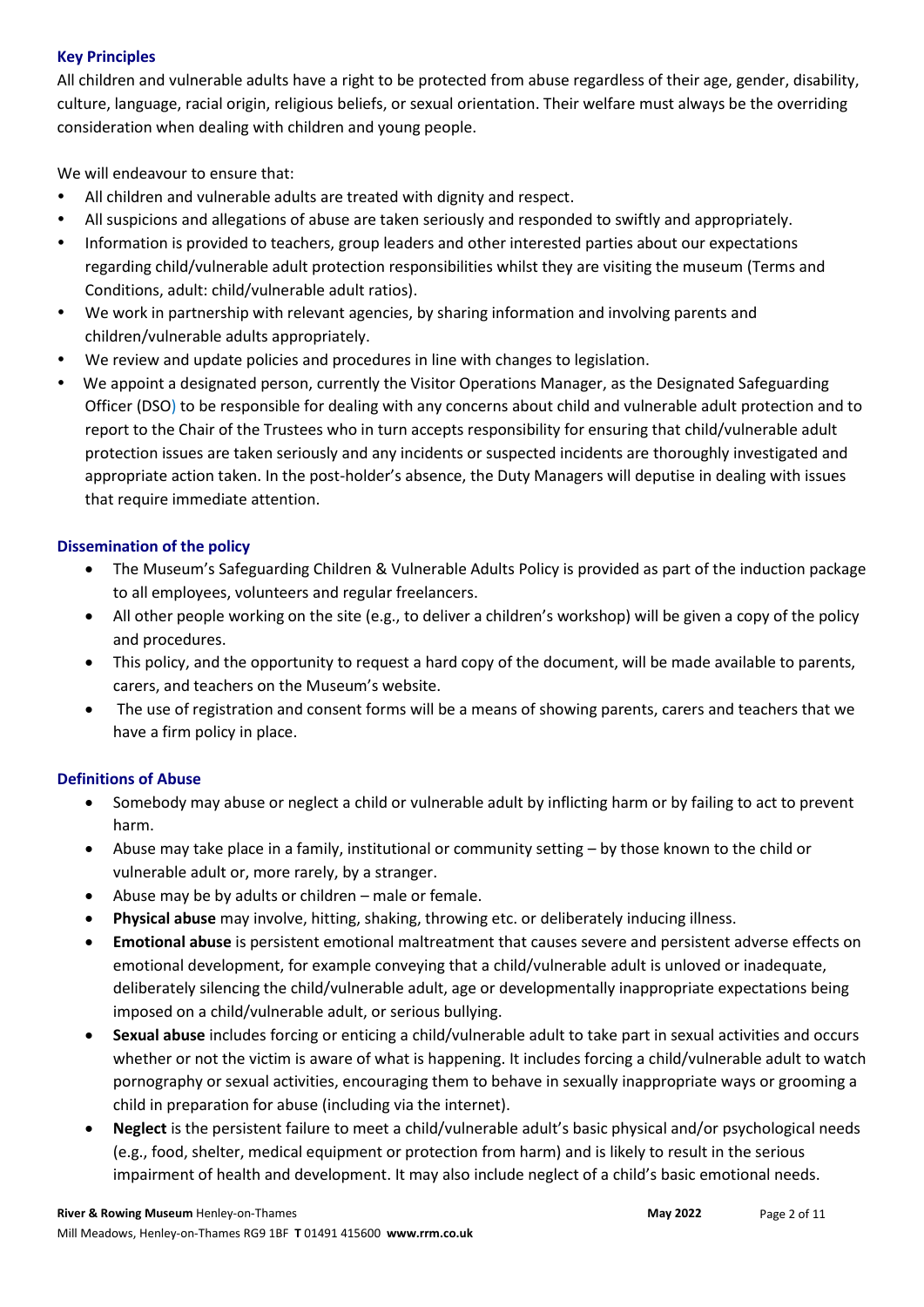#### **Specific Safeguarding Issues**

- Staff should be aware of further safeguarding issues including, but not exclusively:
	- $\circ$  Bullying and cyberbullying, where behaviour by an individual or group, repeated over time, intentionally hurts another individual or group physically or emotionally.
	- o Honour Based Violence (HBV) which encompasses crimes committed to protect or defend the honour of the family and/or community and includes Female Genital Mutilation (FGM) or forced marriage. All HBV is a form of abuse (regardless of motivation) and should be handled as such.
	- o Radicalisation where children/vulnerable adults are at risk of being drawn into terrorism. Protecting children from the risk of radicalisation (the Prevent Duty) is as important as protecting children from other forms of harm and abuse.
	- $\circ$  Child sexual exploitation (CSE) is a form of child sexual abuse. It occurs where an individual or group takes advantage of an imbalance of power to coerce, manipulate or deceive a child or young person under the age of 18 into sexual activity (a) in exchange for something the victim needs or wants, and/or (b) for the financial advantage or increased status of the perpetrator or facilitator. The victim may have been sexually exploited even if the sexual activity appears consensual. Child sexual exploitation does not always involve physical contact; it can also occur through the use of technology.
	- o Further guidance on safeguarding issues is available at [www.gov.uk](about:blank) an[d www.nspcc.org.uk.](about:blank)

## **Procedures**

*Further detailed procedures and policies relating to specific issues and events are on the museum's shared drive and should be read by the relevant staff in conjunction with this document, e.g., Health & Safety Policy, Access Policy, Whistleblowing Procedure and Data Protection guidance.* 

## **Recruitment of Staff and Volunteers (see Procedures – Recruitment)**

Our recruitment and selection procedures take all reasonable steps to ensure unsuitable people are screened out and prevented from working with children, young people and vulnerable adults. Our recruitment and selection guidelines include:

- Deciding on the skills and experience that an individual needs. Interviewing applicants, whether voluntary or paid, prior to appointment in role. Applicants should be asked to bring photo ID to interview (passport, driving licence.
- Requesting at least two written references, from referees who are not related to the applicant, which are followed up to specifically ask former employers if they know of any reasons why an applicant should not work with children/vulnerable adults.
- Applying for an enhanced DBS check where staff are working in unsupervised Regulated Activity, as defined in the Safeguarding Vulnerable Groups Act 2006 and amended in the Protection of Freedoms Act 2012; this process involves asking for documents to confirm the identity of the applicant (e.g., birth certificate, national insurance number, passport or driving licence).
- Ensuring that the museum conforms to all changes to relevant legislation.

#### **Induction & Training**

Once a new member of staff or volunteer has been selected, they receive relevant induction and training in awareness of child/vulnerable adult protection issues, policy and procedures. Safeguarding training is regularly updated (at least annually). In addition, safeguarding updates are provided as required, but at least annually, to provide staff with the relevant skills and knowledge to safeguard children effectively. Designated Safeguarding Officer training is updated every two years.

#### **Supervision**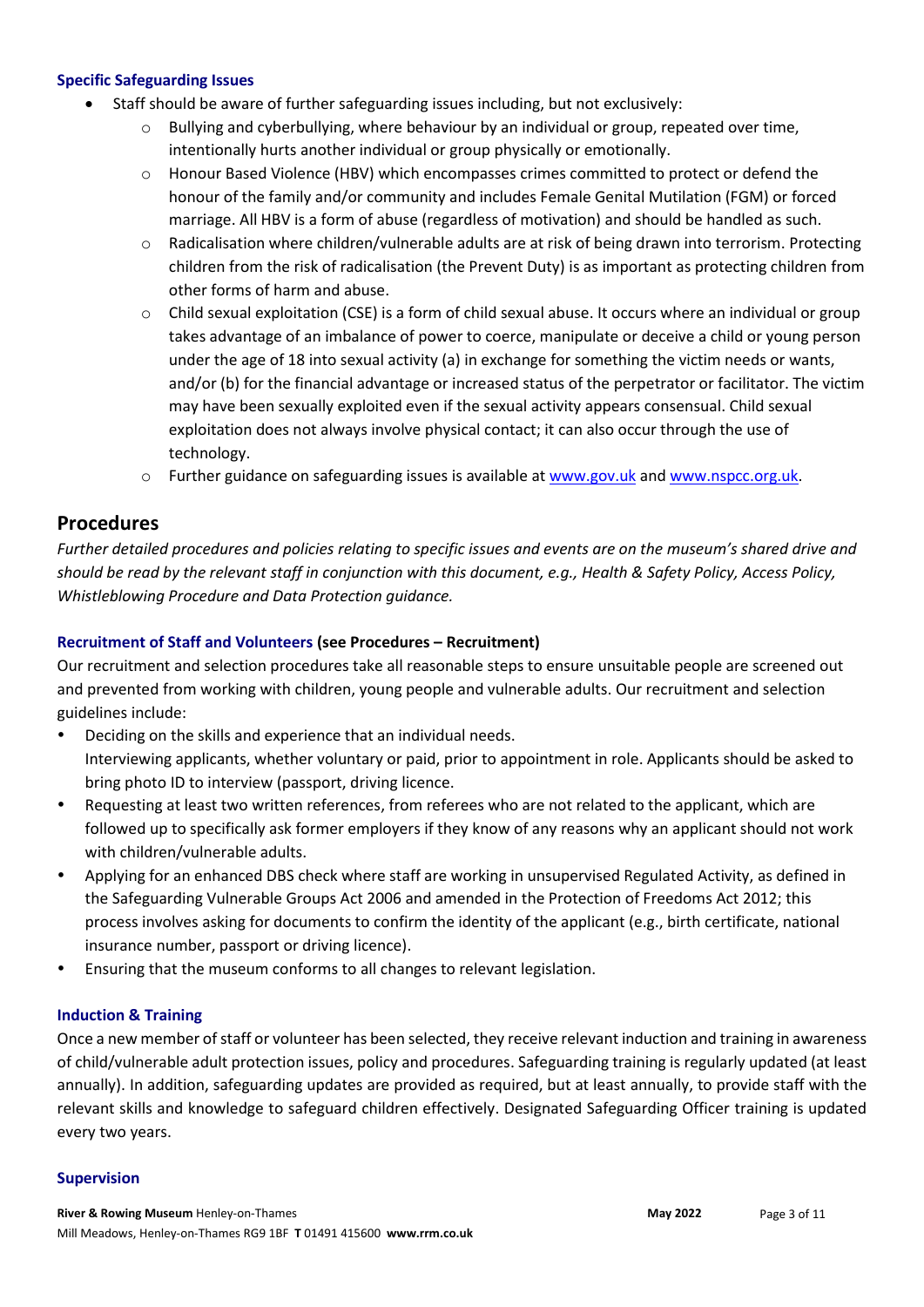All staff and volunteers are supported, managed and developed in their new role. Good practice by those working directly with children and vulnerable adults is monitored through:

- Observation of educational activities.
- Meetings with staff and volunteers.
- Feedback from participants attending activities.

## **Code of Behaviour**

It is possible to reduce situations where abuse of children and vulnerable adults may occur, and help to protect staff/volunteers by promoting the following good practice:

- Always work in an open environment, avoiding unobserved secluded locations or situations.
- Avoid, where possible, situations where children/vulnerable adults are left unattended.
- Avoid physical touch, except when necessary, in emergency situations to save the child/vulnerable adult from danger.
- Do not give or ask for personal contact details.
- Obtain the carer's or parent's consent in writing prior to taking photographs.
- Always respect the rights, dignity and worth of every person and treat everyone equally.
- Always place the well-being and safety of the child/vulnerable adult above successful performance of a task or activity.
- Be good role models and don't use offensive language, make sexually suggestive comments, smoke or drink alcohol in the presence of children or vulnerable adults.
- Avoid using sexual imagery, even if from a historical context, which is inappropriate to the age group.
- Conduct First Aid in the presence of another adult (schools are responsible for their own First Aid).
- Challenge inappropriate language, including from children/vulnerable adults.
- Avoid rough play, horseplay, or games of physical contact.
- Avoid doing things of a personal nature that they can do for themselves or with the assistance of their parent/carer if present.
- Avoid using physical restraint, other than to prevent danger to the child/vulnerable adult or others.

Any instances contravening the above should be reported to the Designated Safeguarding Officer. Equally, if a child or vulnerable adult is accidentally injured as a result of your actions, seems distressed in any manner, appears to be sexually aroused by your actions, misunderstands or misinterprets something you have done, report such incidents as soon as possible to the Designated Safeguarding Officer or Duty Manager and make a written note. Parents/carers should also be informed.

## **General Safety on Visits & Events**

- Fire drill will be explained to all visiting parties and workshop groups at the start of a visit.
- All workshops and activities will be risk assessed.
- Visiting schools will be asked to meet our required adult: child ratios (KS1-1:6, KS2-1:8, KS3-1:15).
- All materials used during workshops or for self-led activities in the galleries will be suitable for the age and ability of the audience.
- Children's workshops will be run by museum staff and volunteers. Staff from visiting schools will be responsible for their pupils throughout the duration of the visit.
- A member of staff should accompany children's workshops led by freelancers.
- A contact number for a parent/carer will be taken at events at which children/vulnerable adults are left unaccompanied.
- Parents/carers will be asked to disclose relevant medical information at events at which children/vulnerable adults are left unaccompanied.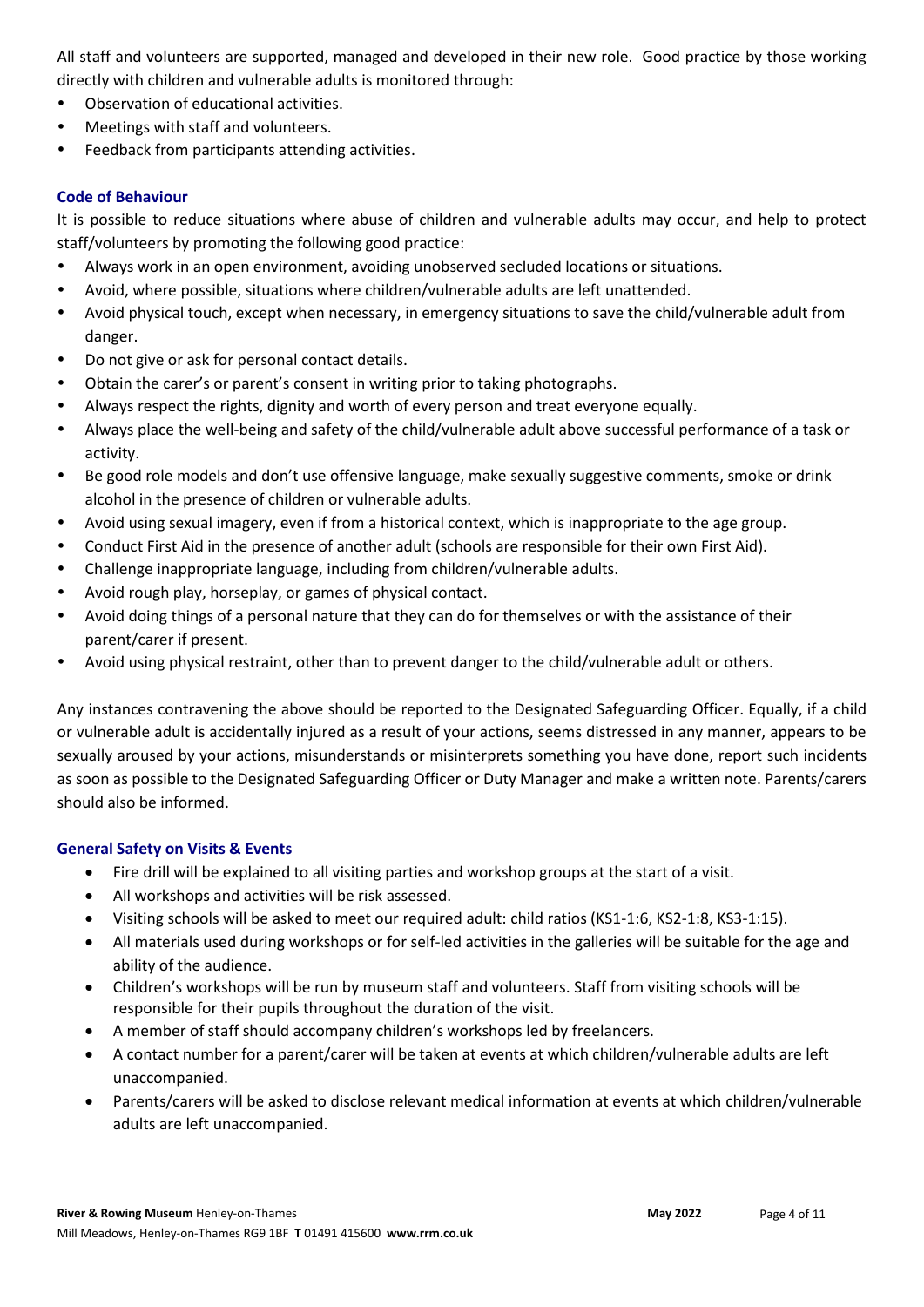- Children/vulnerable adults should not be accompanied *into* the toilets; if an emergency arises, e.g., a child/vulnerable adult is sick during a workshop, call other member of learning staff and/or the Duty Manager - one to replace you in the workshop and one to accompany you with the child/vulnerable adult.
- Unaccompanied children/vulnerable adults and adults will not attend the same workshops.
- Exhibitions and displays will be created and monitored with the safety of all visitors in mind.

## **Work Experience Pupils**

- Work experience pupils should not be left to work on their own or with anyone that works in an unsupervised Regulated Activity who does not have a DBS check.
- Also see 'Other Areas Requiring Parental Consent.'

## **Digital Safety**

- Schools will take responsibility for children using phones during a visit to the museum, specified in the terms and conditions for school visits.
- Young people using ICT outside of school visits will be supervised by the Learning Team and will use RRM computers only to access the internet.

## **Lost Child/vulnerable Adult**

- **Under no circumstances make an announcement over the tannoy.**
- If a child/vulnerable adult is reported lost or missing, the Duty Manager should radio 'Code Pink' to summon the Visitor Operations Manager, technician etc. and contact the Designated Safeguarding Officer (who is currently the Visitor Operations Manager), again stating 'Code Pink.'
- The Duty Manager should obtain the following information from the parent/carer:
	- Name of child/vulnerable adult
	- Age of child/vulnerable adult
	- Home address/name of school
	- Physical description of child/vulnerable adult
	- Where and when the child/vulnerable adult was last seen and what they were doing (e.g., activity, event, etc)
	- How they got to RRM (car/bus/coach/walk/rail)
- If it is necessary to widen the search, other departments should be contacted, using 'Code Pink' and staff should report to Reception for instructions.
- The child/vulnerable adult should not be returned to the parent/carer unless the Designated Safeguarding Officer/Duty Manager is present. The parent/carer's name and contact details should be recorded on the appropriate form.
- If the child/vulnerable adult is not found, the Designated Safeguarding Officer/ Duty Manager should reassure the parents and inform the police.

If a member of staff is approached by a child/vulnerable adult who is lost, they should:

- Reassure the child/vulnerable adult verbally (not through touch)
- Radio the Duty Manager, stating Code pink, and ask FOH to contact the Designated Safeguarding Officer.
- Take the child/vulnerable adult to Reception
- The Duty Manager should establish identifying details, as above, including details of who they were with
- The child/vulnerable adult should not be returned to the parent/carer unless the Designated Safeguarding Officer/Duty Manager is present. Ensure the child/vulnerable adult and parent/carer know each other by asking questions.
- The DSO/DM should check the parent/carer's name and details to confirm identity and keep a record of these on the appropriate form. Only insist on establishing guardian's identity (e.g., driving licence, credit card) when it is unclear whether parties have recognised each other.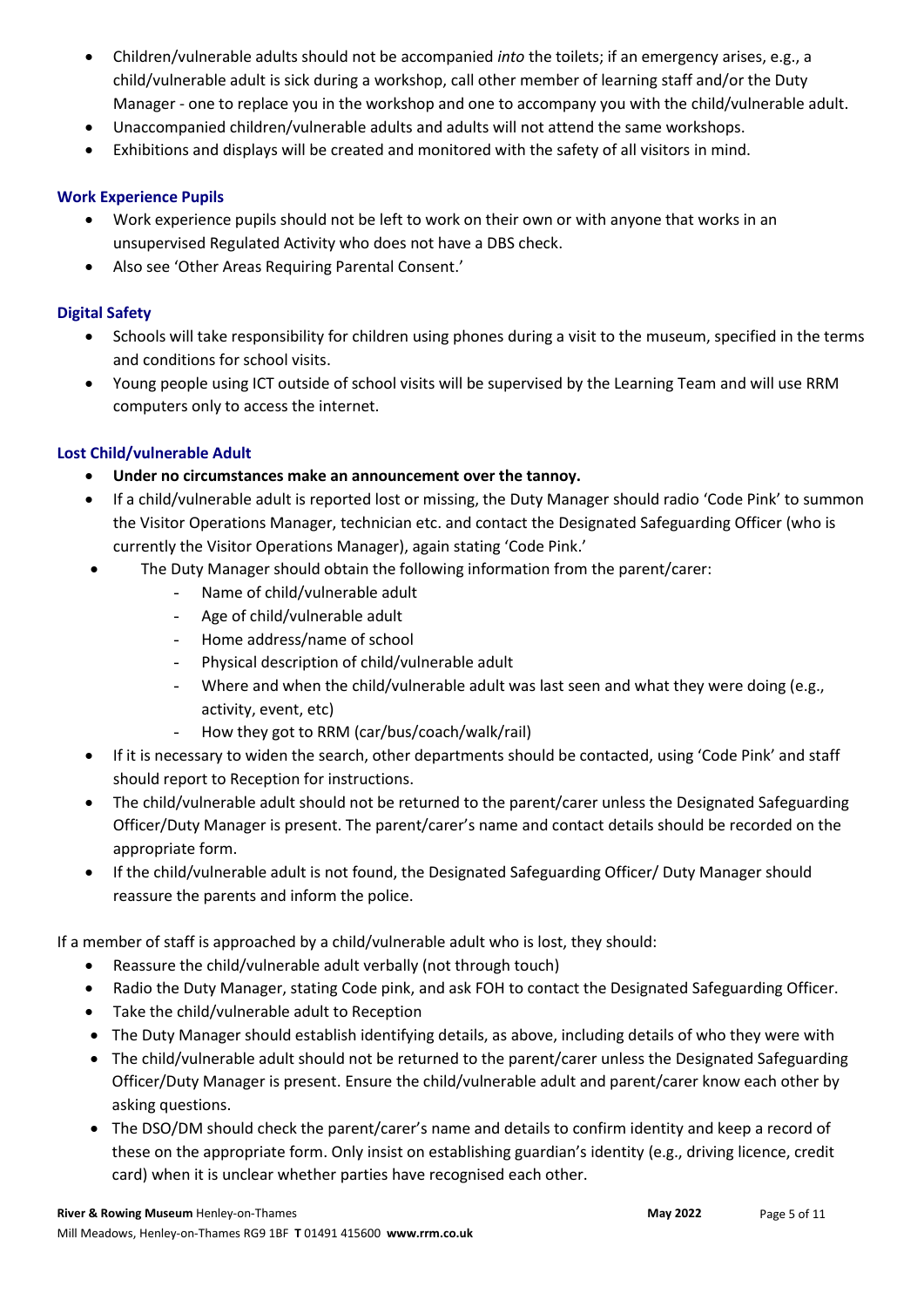• If the parent/carer is not found the Designated Safeguarding Officer/Duty Manager should inform the police.

#### **Uncollected Children/vulnerable adults**

Contact telephone numbers and name of person collecting child/vulnerable adult/vulnerable adult should be taken on arrival and recorded on the workshop register. If a child/vulnerable adult is not collected after a workshop:

- Obtain the following information from the child/vulnerable adult:
	- o Alternative phone number if no response from given number
	- o Ask whether the child/vulnerable adult was asked to meet their parent/carer at another location
	- o How they got to RRM (car/bus/coach/walk/rail)
- Inform Designated Safeguarding Officer/Duty Manager.
- Take child/vulnerable adult to Reception.
- The Duty Manager should make an announcement for the parent/carer to contact them, in case they are on site
- If the parent/carer cannot be reached, the Designated Safeguarding Officer/Duty Manager should reassure the child/vulnerable adult and inform the police.

#### **The Retention of Records**

Photographic records of children/vulnerable adults will be retained for a maximum of 4 years – as detailed on the photographic consent form. Booking forms from booked events are shredded immediately after each event.

#### **Other Areas Requiring Parental Consent**

Written parental/carers' consent is also required for the following:

- The use of ICT equipment by those under 16 (where not provided by school administration)
- Inclusion in a survey or consultation if under 14 and the child/vulnerable adult's identity is recorded
- Taking part in a project

#### **Outreach**

Schools and other organisations may ask for confirmation that our staff are DBS checked if they work in unsupervised Regulated Activity. The host organisation's Safeguarding Children & Vulnerable Adults Policy should be followed unless it is incomplete or outdated. Any incidents should be reported to the host organisation's designated person.

#### **Having concerns about a child or vulnerable adult**

Staff should maintain an attitude of 'to help keep you safe' and always act in the best interests of the child. If staff have concerns about a child (as opposed to a child being in immediate danger) they should speak to the Designated Safeguarding Officer and in their absence, the Duty Manager. Any staff member can make a referral to Social Services, but they should inform the Designated Safeguarding Officer as soon as possible if they do so.

#### **Dealing with Suspected Abuse**

It is not required of an employee or volunteer to take individual responsibility for deciding whether or not abuse is taking place. However, there is a responsibility to protect children in order that appropriate agencies (e.g., social services) can then make enquiries and take any necessary action.

Once the incident/allegation has been reported, it is the responsibility of the Designated Safeguarding Officer to inform social services without delay. If the Designated Safeguarding Officer is not available, the person discovering or being informed of the abuse should immediately contact the Duty Manager who should inform Social Services. The Directorshould be kept informed of developments at all times. A representative of Social Services will decide how and when parents/carers will be informed and ultimately become responsible for what steps to take next.

#### **Allegations against Staff/Volunteers**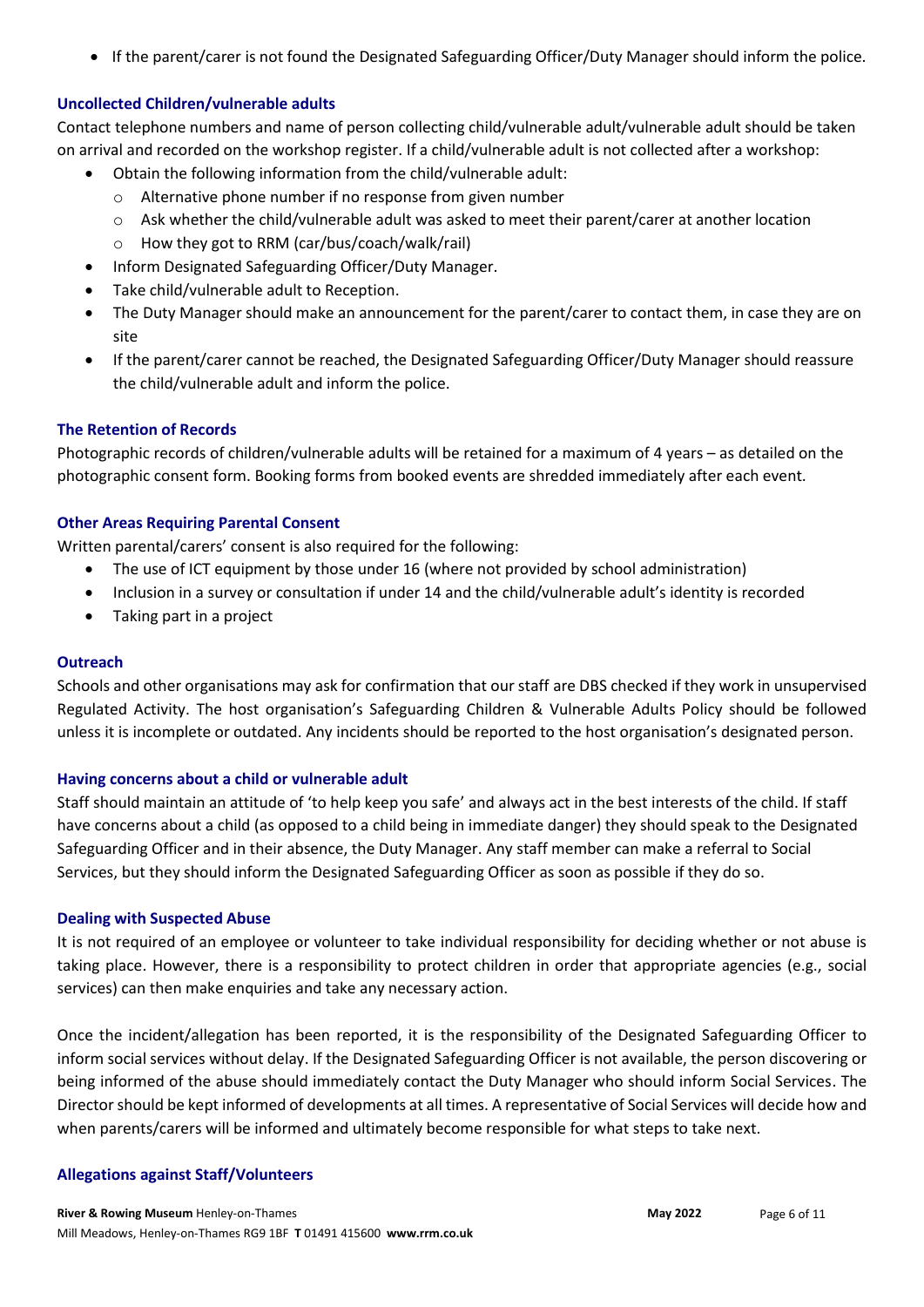*- to be read in conjunction with the Whistleblowing Procedure*

Do not allow allegations made by a child/vulnerable adult to go unrecorded or acted upon.

Should an individual member of staff or volunteer witness or hear an allegation of abuse against a colleague, it is vital that:

- The allegation is taken seriously. *It is your duty* to consider any allegation to be potentially dangerous to the child/vulnerable adult and therefore report it.
- The situation is investigated by trained professionals. *Your* responsibility is to report quickly to the appropriate person.
- A written record of any details of which you are aware is made.
- The allegation is reported to the Designated Safeguarding Officer or Duty Manager, giving details of the allegation, how you became aware of it and any other relevant details. In a case where the senior member of staff may be involved, report to another senior manager you can trust.
- Where appropriate, confidentiality will be maintained.

It is important that the rights of both the victim and the alleged perpetrator are protected by ensuring that only those who need to know are given the relevant information. Any requests for information from members of the public (including parents) or the media should be directed to the Designated Safeguarding Officer and should be given a 'no comment' response.

## **What to do if 'Taken into Trust'**

Children/vulnerable adults who are being abused will only tell people they trust and with whom they feel safe. By listening to and taking seriously what a child, or possibly a vulnerable adult, says, you will already be helping to protect them. It is useful to think in advance how you might respond to this situation. If possible, remain in view, do not go somewhere on your own, and preferably involve another member of staff if the child/vulnerable adult is in agreement. If you are in a group situation, such as a holiday workshop, ask the additional adult to fetch the DSO or DM so the incident can be reported without delay.

- Listen to what they say; show you are taking what is being said seriously.
- Keep questions to a minimum but use open questions to encourage the child/vulnerable adult to use their own words.
- Reassure them that they are not to blame.
- Confirm that you know how difficult it must have been to confide in you and that they have done the right thing.
- Stay calm and don't rush into actions that may be inappropriate.
- Explain that you will have to tell other people in order to stop what is happening. Ensure you are quite clear about what the child/vulnerable adult says, so you can pass it on to child/vulnerable adult protection professionals.
- If possible, report the incident to the DSO/DM immediately so they can seek advice and/or make a referral while the child/vulnerable adult is still on site to ensure they are safe to go home.
- Record exactly what the child/vulnerable adult has said to you, in a legible and accurate format, as soon as possible after the incident. Stick to the facts and do not give your opinion. Include:
	- ❑ The child/vulnerable adult's name, address, date of birth.
	- ❑ The nature of the allegation.
	- ❑ A description of any visible bruising or other injuries.
	- ❑ Your observations (e.g., a description of the child/vulnerable adult's behaviour, physical and emotional state).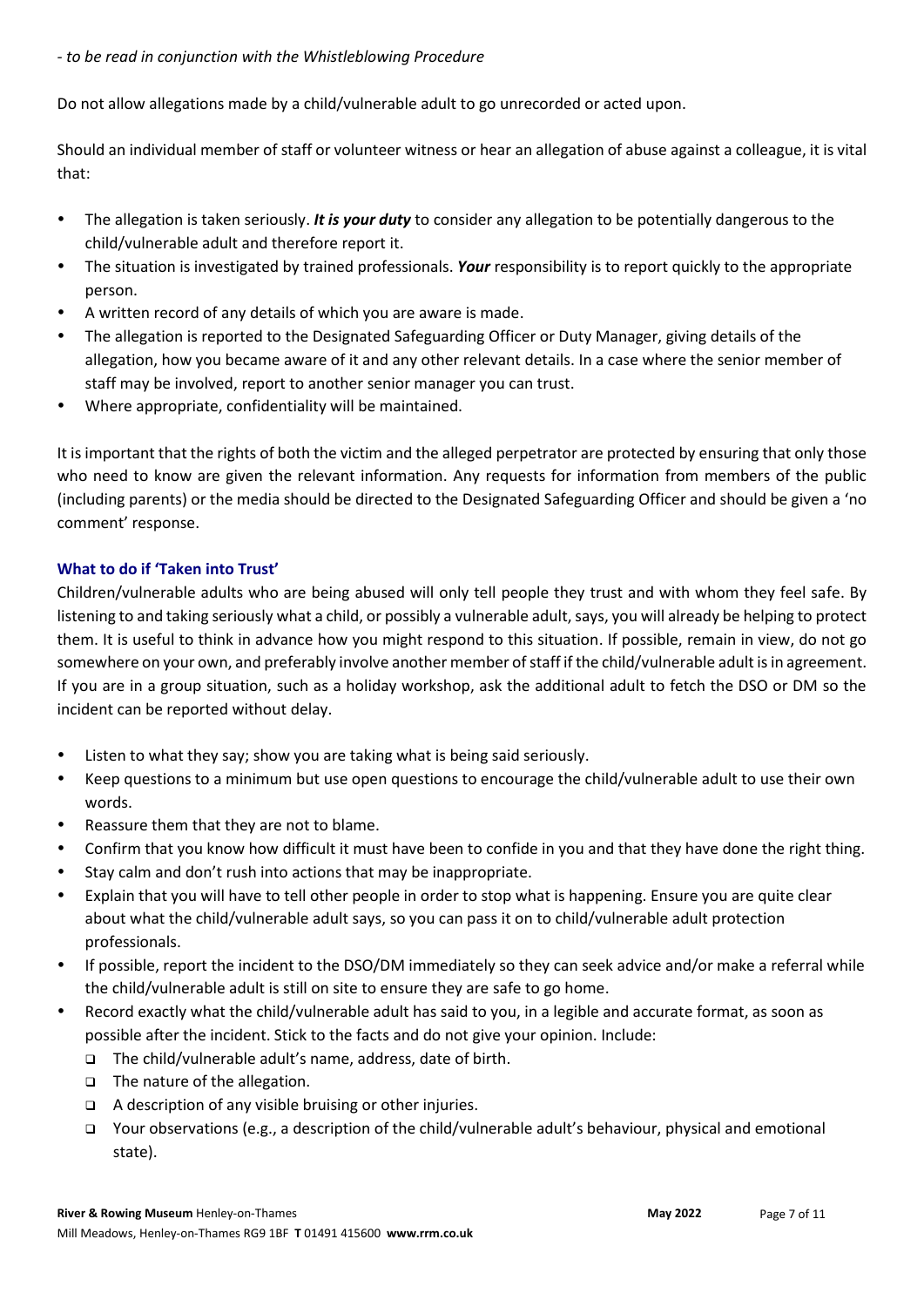- ❑ Exactly what the child/vulnerable adult said and what you said. Record the child/vulnerable adult's account of what has happened and how any bruising or other injuries occurred.
- ❑ Any action you took as a result of your concerns (e.g., who you spoke to and resulting action, including any contact with parents, managers or social services). Include names, addresses and telephone numbers.
- ❑ Sign and date what you have recorded.
- ❑ Report to the Designated Safeguarding Officer/Duty Manager, whose responsibility it is to decide whether to take the matter further by making a formal referral to one of the following:
	- Child/vulnerable adult's Social Services
	- The Police
	- The NSPCC (for advice).

The referral must be made by phone and confirmed in writing. Government guidance stipulates that a referral to Children's Social Services should be confirmed in writing within 48 hours

## **Useful Contacts**

RRM Designated Safeguarding Officer: Debbie McFadyen (Visitor Operations Manager) RRM Deputy Designated Safeguarding Officers: Diane Steel and Mary Arkinstall (Duty Managers)

## **Reporting suspected abuse (children)**

**If a child is in immediate danger, call 999.**

## **Immediate Concerns about a Child**

If you have an immediate concern, for example:

- Allegations/concerns that the child has been sexually/physically abused
- Concerns that the child is suffering from severe neglect or other severe health risks
- Concern that a child is living in or will be returned to a situation that may place him/her at immediate risk
- The child is frightened to return home
- The child has been abandoned or parent is absent

Contact the Multi-Agency Safeguarding Hub (MASH) on **0345 050 7666.** This number takes you through to Customer Services who will ask a series of questions and triage into MASH where safeguarding concerns are raised.

Emergency Duty Team (outside office hours): **0800 833 408** Oxfordshire Safeguarding Children Board [www.oscb.org.uk](about:blank) Helpline for concern about child sexual exploitation **0345 050 7666** To report concerns about a professional or person in a position of trust: **01865 810603** or email [LADO.safeguardingchildren@oxfordshire.gov.uk](about:blank) (Local Authority Designated Officer)

#### **If you are unsure whether to make a referral**

You can contact the Locality and Community Support Service (LCSS) and request a 'no names' consultation (meaning you don't give the child's name). You can then discuss the situation with them, and they will advise you on what to do next. If a referral needs to be made, they will advise you of this.

LCSS South (including Henley): **0345 241 2608**

## **For e-safety concerns**

Contact the Child Exploitation Online Protection Centre (CEOP[\) https://www.ceop.police.uk/safety-centre/](about:blank) There is an online form to report concerns. For immediate concerns, call 999.

#### **Reporting suspected abuse (vulnerable adults)**

Oxfordshire Safeguarding Adults Board Wales and Warehouse Board Warehouse Board Warehouse Board Warehouse Board

**River & Rowing Museum** Henley-on-Thames **May 2022 May 2022 May 2022** Mill Meadows, Henley-on-Thames RG9 1BF **T** 01491 415600 **www.rrm.co.uk**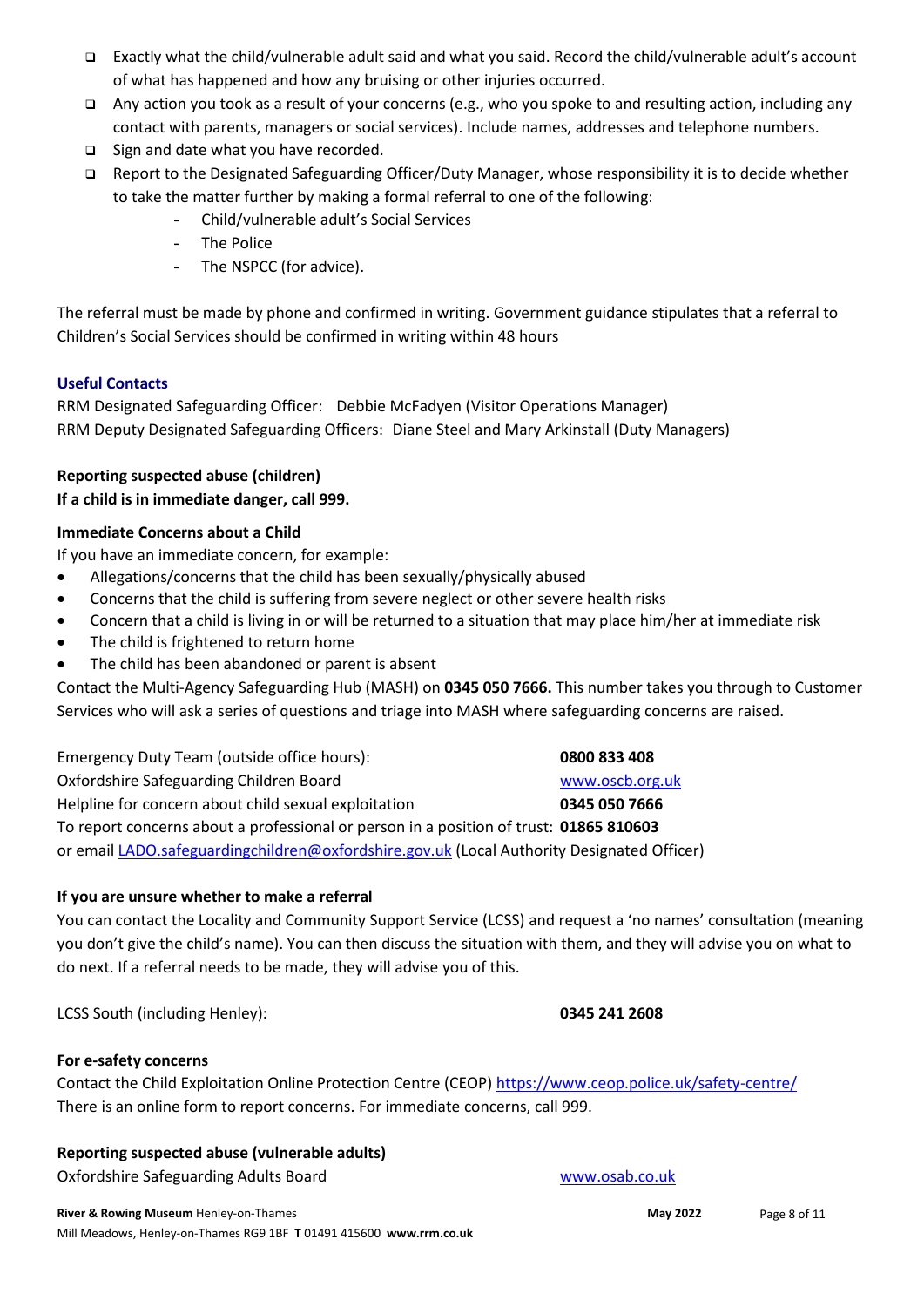Safeguarding Triage Team (if you are unsure if it's a safeguarding issue) **01865 328232**

**Thames Valley Police Non-emergency number 101**

**NSPCC Child Protection Helpline** (if you are concerned about a child): **0800 800 5000 NSPCC Childline** (for children to call): **0800 1111 Say Something CSE helpline** (if you are concerned about Child Sexual Exploitation): **116 000**

D McFadyen

Visitor Operations Manager/Interim Designated Safeguarding Officer

May 2022 (To be reviewed every year or earlier if there are major changes in legislation or the organisation.)

#### *Reviewed May2022*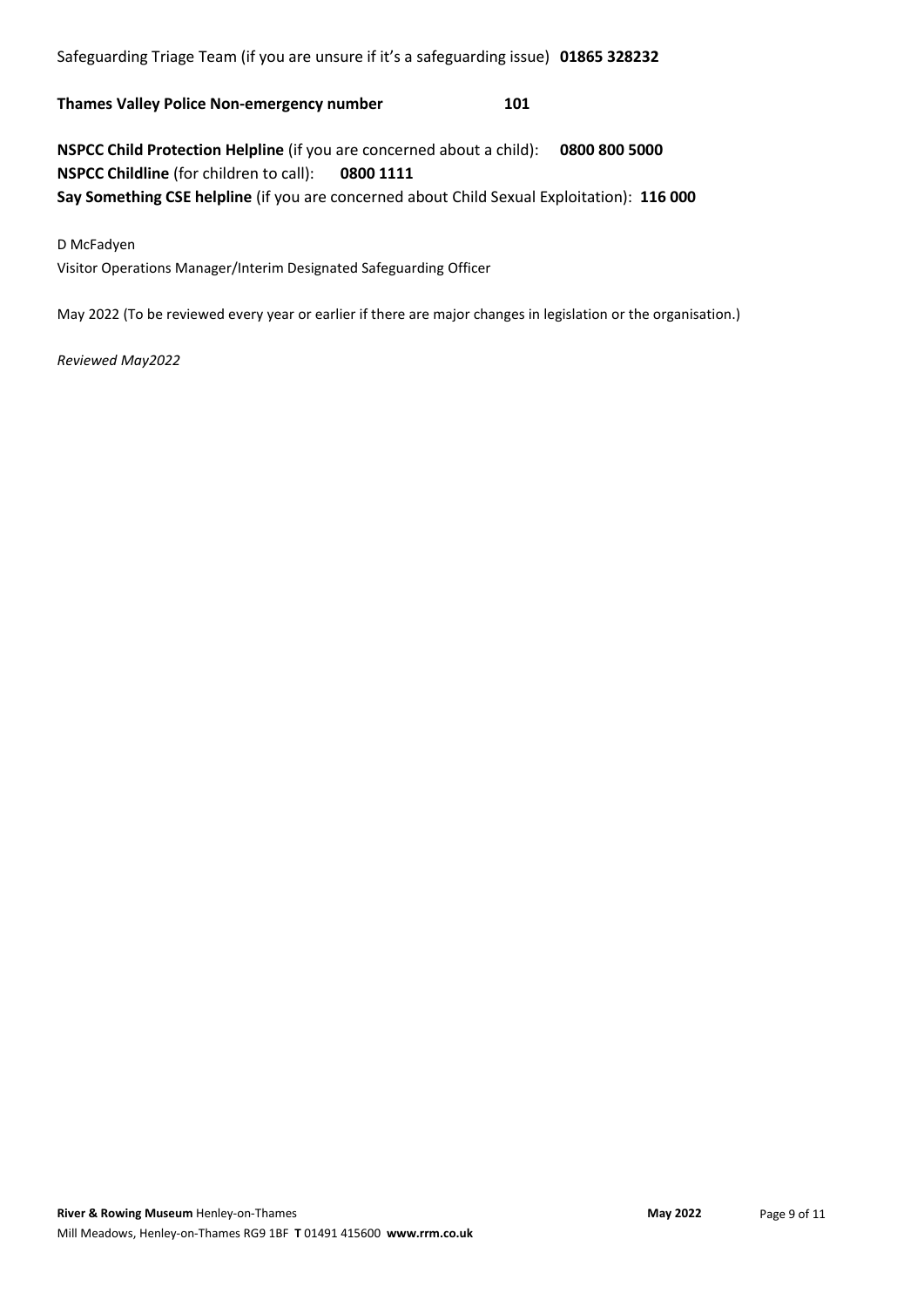

# **Safeguarding Children and Vulnerable Adults**

# **Incident Recording Form**

## **(A separate form is kept by Front of House for reporting lost children)**

| Date and time of the incident:                                                                            |                      | Where did the incident<br>happen? |            |
|-----------------------------------------------------------------------------------------------------------|----------------------|-----------------------------------|------------|
| Who witnessed the incident?                                                                               |                      | Who reported the<br>incident?     |            |
| <b>What happened?</b><br>Include description of any<br>physical signs or behaviour<br>that caused concern |                      |                                   |            |
| Was anything discussed with<br>the child/vulnerable adult?<br>Give details.                               |                      |                                   |            |
| Was anything discussed with<br>the parent/carer/other adult?<br>Give details.                             |                      |                                   |            |
| Any contact details that were<br>taken?                                                                   | <b>Home Address:</b> |                                   | Telephone: |
|                                                                                                           | Email:               |                                   |            |
| <b>Action taken?</b>                                                                                      |                      |                                   |            |
| Signed:<br><b>Print Name:</b>                                                                             |                      |                                   | Date:      |